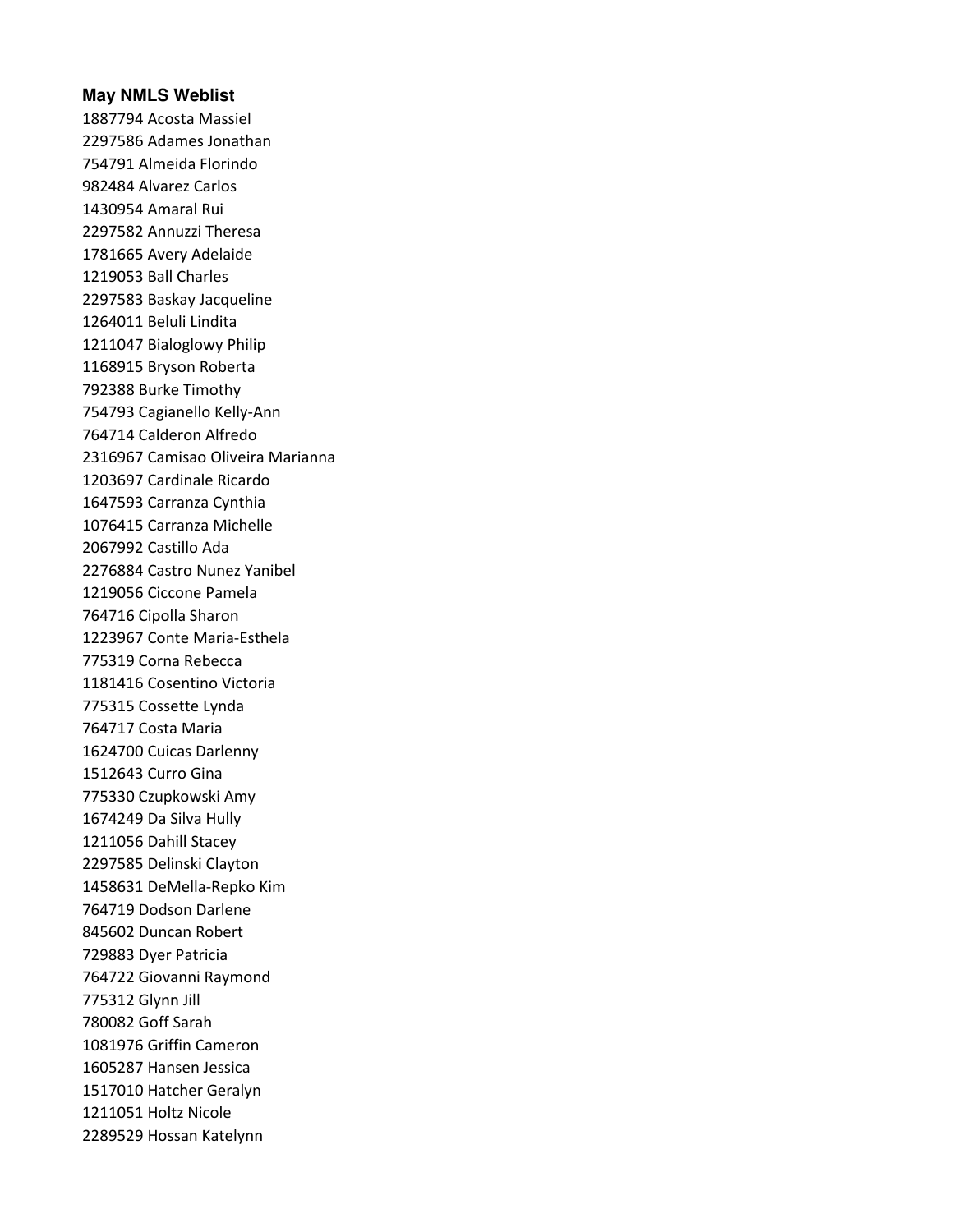815918 Howard Erica 593042 Hudson Elizabeth 593043 Hughes Marashane 1211057 Hurd Karen 1435130 Jimenez Andrew 1441061 Klug Bobbi 764720 Langlois Sarah 452774 LaRock Theresa 780072 Loomis Debra 452759 LoRusso Suzanne 705371 Lydem Linda 1545049 Maguire Jill 788778 Mark Richard 2135173 Martinez Jhanna 1203694 Mayer Lisa 701903 McGuill Shannon 780079 McMahon Ada 764729 Michael-Cole Christina 452764 Michaud Raymond 775316 Molony Jennifer 115824 Monti Robert 529125 Morin Suzanne 524846 Morreale Jasmin 1483840 Narvaez Stephanie 1647592 Nichols Nora 1018537 Nilson Greg 1793388 Noonan Johanna 1181418 Novicky Danielle 1464183 O'Hara Vicky 1203691 Oliveira Tiffany 1211049 Orellana Diana 780083 Ouellette Kimberly 1756625 Paparazzo Laurie 775328 Patel Rina 1781664 Pearson Danielle 964752 Penna Acyr 1873971 Peralta Carla 1735701 Pereira Liliana 1490814 Petruzzi Rhonda 1810134 Prado Fabian 815920 Pragano Mark 1018538 Raab Alissa 2265543 Remache Briana 2144537 Reyes Robles Eugenia 2297584 Salazar Patricia 1825246 Sanford Jordan 698522 Sausto Lynne